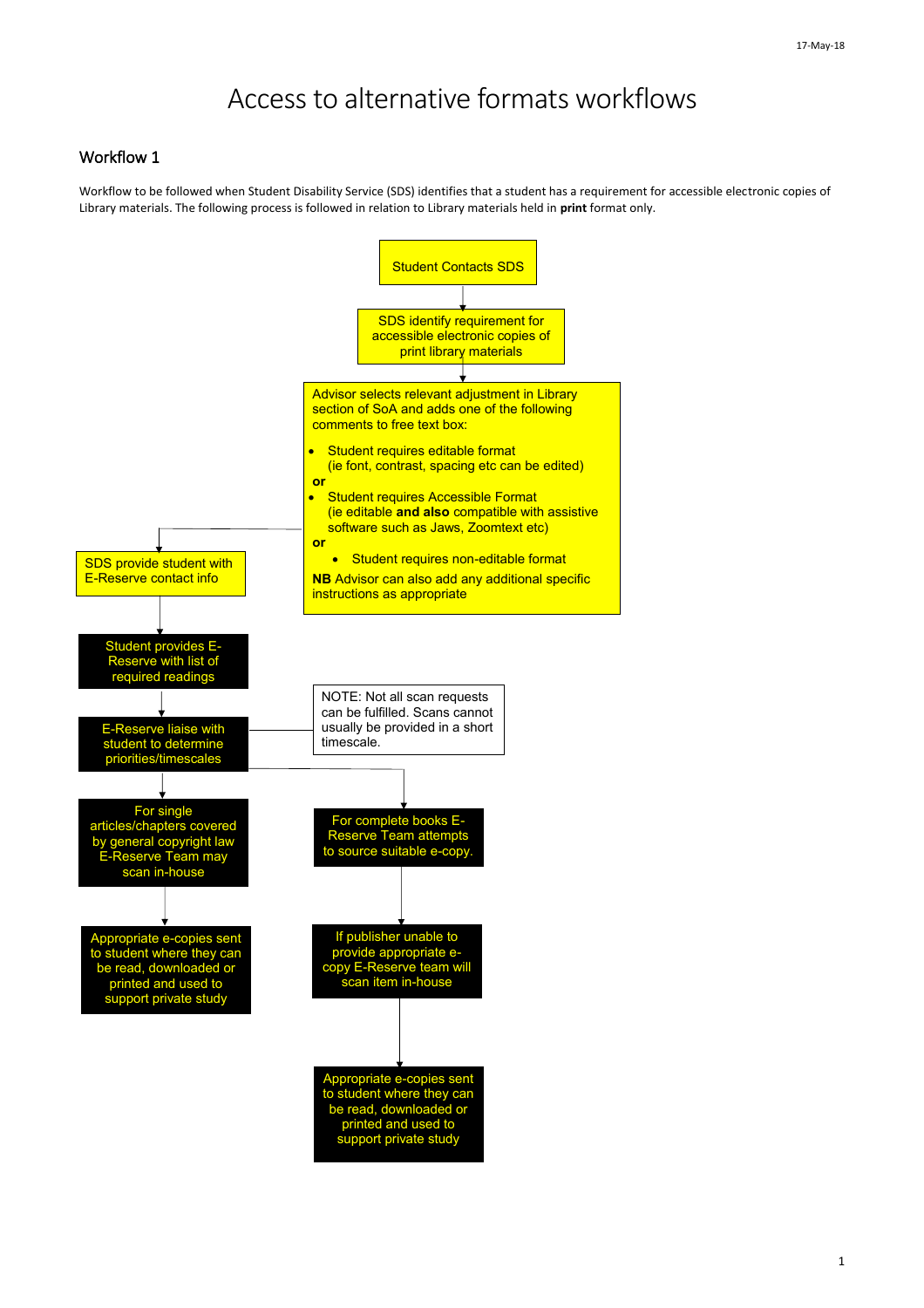2

## Workflow 2

Workflow to be followed when an e-Resources access request arrives directly from any user.